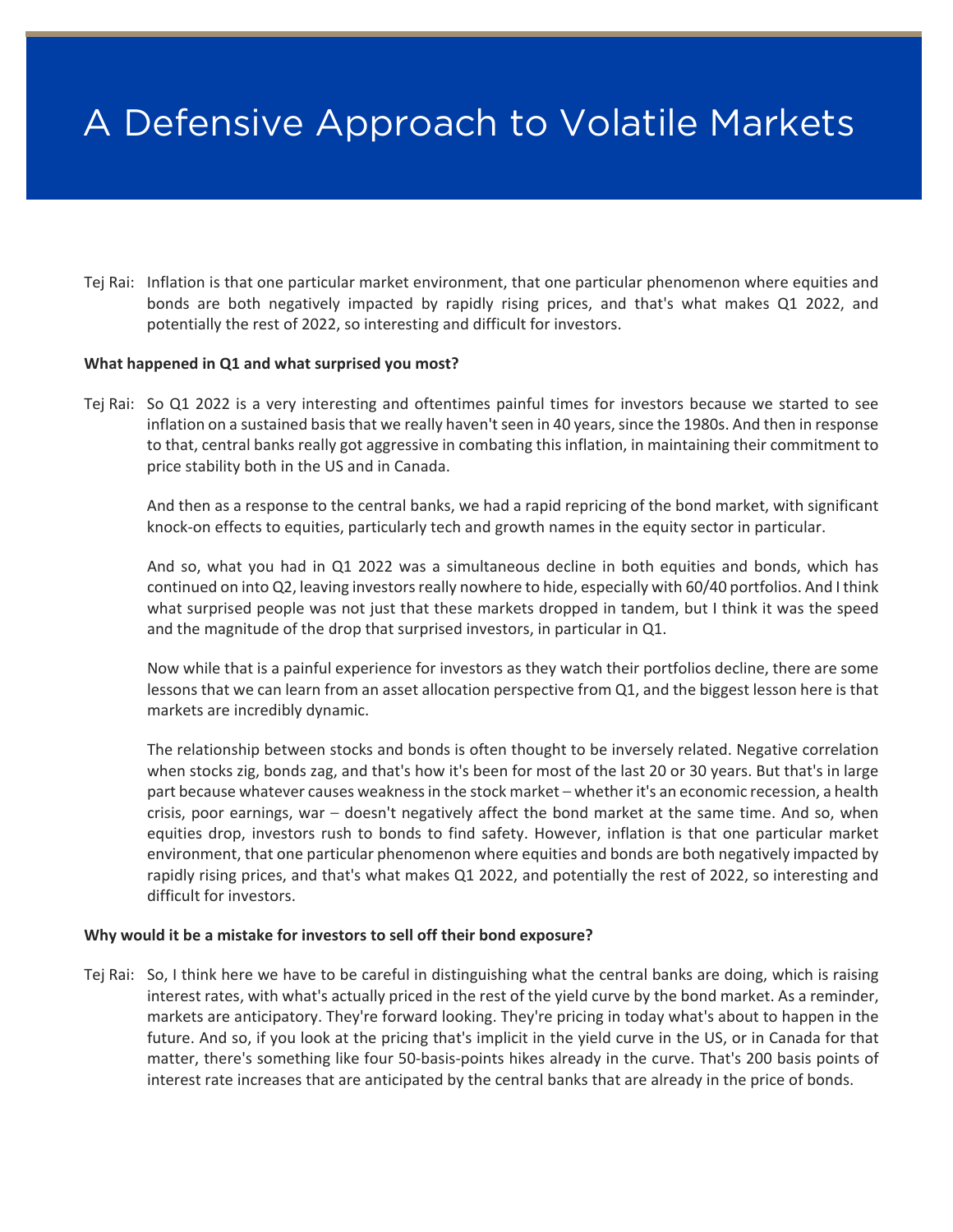In other words, a lot of the pain has already been experienced by investors. And so, if you were in these portfolios over Q1 and into Q2 2022 you've already seen those declines.

Now that's not to say that bonds can't decline further, that the yield curve can't go higher further, but that only happens if inflation and the expectations for inflation come in hotter than what's already priced at pretty high levels in both countries. On the flip side, if inflation were to moderate faster than expected, if prices were to drop a little bit, we could see a relief rally in bonds. As a result, the market realizes, hey, inflation's not going to be as bad as we thought it was going to be.

And so if you're looking at things from a long-term perspective, it makes sense to stick to your asset allocation that's appropriate for your risk tolerance, for your return objectives, for your preferences, rather than trying to time the inflation prints or the markets, because the market moves very, very quickly and it's better to just take a long-term focus in our opinion.

## **What are you favouring in this environment?**

Tej Rai: Throughout Q1 2022 and into Q2 we have steadily been reducing our equity exposure to the point that we're now underweight equities as an asset class. At the same time, we've done the same thing on fixed income. We've been underweight for a long time and we've stayed there. And so, at this point we're favouring cash over the other two asset classes.

Now, within equities we do have a little bit of a spread bet on. We're favouring Canada relative to the US for a couple of reasons. First, Canada is heavily exposed to commodities, which generally do well in inflationary times. And so, we think that the commodity producers within the Canadian economy will tend to outperform the rest of the world.

At the same time, valuations in the US have been historically very, very high. There's much more of a reliance on the tech sector in the US. And we can see economic activity in the US starting to fade a little bit in response to the very high inflation in that country. And so, for that reason, we generally overweight Canada and underweight US within the equity space, while remaining underweight equities overall as an asset class.

Now, that's not to say that we're not going to change our positions in the future. We are looking at the markets, both the bond markets and the equity markets very closely to see if there's an appropriate time to dip our toe back into the water, to start getting to neutral or maybe overweight. But that's an ongoing discussion within the team. We're not quite there yet. We remain underweight equities and underweight bonds.

### **How can you adapt the portfolios to deal with high inflation?**

Tej Rai: So, in an inflationary environment, there are a few tools that are available to asset allocators like ourselves to mitigate the impacts of inflation on the traditional asset classes, stocks and bonds, for example. As a general principle, we want to invest in things that are either neutral to inflation or that actually have a positive exposure to inflation. On the second part, things that are positively related. I've talked about commodities a little bit. They're a great asset class to invest in. Now typically they're not a big part of people's portfolios but we do have a way to invest a little bit of our portfolio into this asset class, a couple of ways.